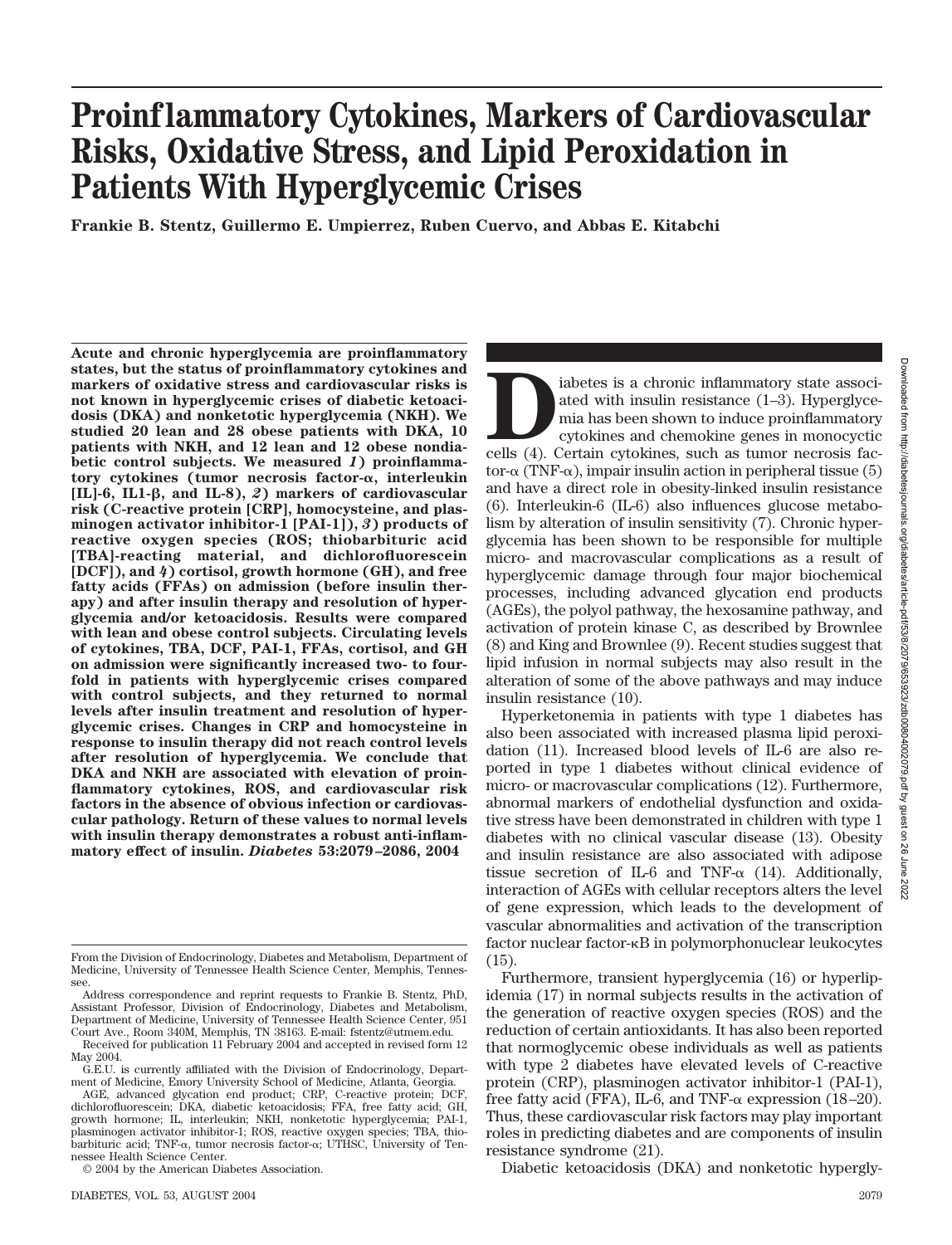| TABLE 1                                                         |  |  |
|-----------------------------------------------------------------|--|--|
| Clinical characteristics of hyperglycemic patients on admission |  |  |

| Parameters                     | Obese          |                |                |                 |                 |  |  |  |
|--------------------------------|----------------|----------------|----------------|-----------------|-----------------|--|--|--|
|                                | Lean DKA       | Obese DKA      | hyperglycemia  | Lean control    | Obese control   |  |  |  |
| Patients $(n)$                 | 20             | 28             | 10             | 12              | 12              |  |  |  |
| Age (years)                    | $39 \pm 2.7$   | $38 \pm 2.0$   | $50 \pm 3.7$   | $35.7 \pm 1.9$  | $36.5 \pm 3.1$  |  |  |  |
| Sex (M/F)                      | 13/7           | 20/8           | 5/5            | 7/5             | 4/8             |  |  |  |
| BMI $\frac{kg}{m^2}$           | $22 \pm 0.6$   | $33 \pm 0.9^*$ | $30 \pm 0.9^*$ | $22 \pm 0.7$    | $34 \pm 1.6^*$  |  |  |  |
| Temperature $(^{\circ}F)$      | $97.3 \pm 0.5$ | $97.2 \pm 0.3$ | $98.3 \pm 0.2$ | $98.4 \pm 0.1$  | $98.5 \pm 0.2$  |  |  |  |
| $HbA_{1c}$                     | $12.5 \pm 0.4$ | $11.6 \pm 0.4$ | $10.8 \pm 0.6$ | $5.4 \pm 0.5^*$ | $5.7 \pm 0.7^*$ |  |  |  |
| White blood cell $\times 10^6$ | $14.4 \pm 0.7$ | $14.2 \pm 1.3$ | $11.8 \pm 2.0$ | $6.5 \pm 0.7^*$ | $6.8 \pm 0.6^*$ |  |  |  |

Data are means  $\pm$  SE.  $*P$  < 0.01 vs. lean DKA on admission.

cemia (NKH) are two acute hyperglycemic emergencies characterized by decreased effective concentrations of insulin, leukocytosis, dehydration, elevation of counterregulatory hormones, and derangement of electrolytes and mineral metabolism, with severe alteration of protein, lipid, and carbohydrate metabolism (22). Our recent study demonstrated in vivo activation of T-cells in patients with DKA who were exhibiting de novo emergence of growth factor receptors (insulin, IGF-1, and IL-2) in association with an increased level of lipid peroxidation (thiobarbituric acid [TBA]-reacting material and ROS such as dichlorofluorescein [DCF]) (23). We had also reported earlier that in obese and lean subjects with DKA and hyperglycemia, serum leptin levels on admission are markedly decreased, and that after 6 h of insulin treatment, leptin levels return to control values (24). Because leptin is an adipokine generated by fat tissue, we hypothesized that alteration of other adipokines, such as TNF- $\alpha$  and IL-1 $\beta$ , -8, and -6, might occur in patients with obese hyperglycemic crises. Therefore, because DKA occurs in both lean and obese subjects, and obesity itself may influence the generation of proinflammatory cytokines, we undertook the present study to evaluate two conditions, obesity and ketoacidosis, with comparable levels of hyperglycemia. We studied these cytokines, as well as markers of oxidative stress and cardiovascular risk factors, in lean and obese DKA and in obese NKH patients (before and after resolution of hyperglycemia) who did not have severe infection or discernable cardiovascular pathology, and we compared them to age- and weight-matched lean and obese control subjects. Our study indicates that plasma levels of proinflammatory cytokines, markers of oxidative stress, certain cardiovascular markers, and lipid peroxidation are elevated on admission in patients with hyperglycemic crises. These values, as well as levels of counterregulatory hormones, promptly returned to control values with the administration of insulin and resolution of hyperglycemia. The constellation of these findings constitutes the first report of such events in lean and obese subjects with acute hyperglycemic crises. Demonstration of salutary and anti-inflammatory effects of low-dose insulin in these conditions supports the latter role of insulin in other clinical conditions associated with hyperglycemia (25–28).

#### **RESEARCH DESIGN AND METHODS**

A total of 58 patients admitted to the Regional Medical Center (Memphis, TN) for DKA and severe hyperglycemia were treated on a low-dose insulin protocol using intravenous infusion of insulin with the established rate of 0.1 unit  $\cdot$  kg body wt<sup>-1</sup>  $\cdot$  h<sup>-1</sup> (29). Patients with DKA had an admission blood glucose  $>250$  mg/dl (13.9 mmol/l), pH <7.3, bicarbonate <18 mmol/l, anion gap >15 mmol/l, and positive ketonemia and ketonuria. Patients with NKH were admitted with blood glucose  $>400$  mg/dl (22.4 mmol/l), pH  $>7.3$ , and serum bicarbonate >18 mmol/l. There was no apparent infection or other known precipitating illness for DKA and/or hyperglycemia in any of the study subjects. We excluded patients with gastrointestinal bleeding, fever, obvious endocrine disorders, history of myocardial infarction, pregnancy, congestive heart failure, history of cardiovascular disease, chronic obstructive pulmonary disease, or chronic renal failure. The criteria for resolution was defined as blood glucose <250 mg/dl (13.9 mmol/l),  $HCO<sub>3</sub> > 18$  mmol/l, pH >7.3, normal anion gap, and normal mental status. Blood was drawn on admission for diagnosis and clinical management of DKA and NKH and at 4-h intervals until total resolution of hyperglycemic crisis, which was at 20–24 h after initiation of insulin therapy. The patients were on intravenous fluids and received no food by mouth for the entire study. The total amount of insulin per kilogram of body weight was similar in all hyperglycemic patients  $(\sim 90$  units until resolution of hyperglycemia/ketoacidosis). Laboratory tests included a complete metabolic profile, cell blood count, arterial pH, blood glucose, blood cultures, and other routine chemistries, which were performed in the hospital laboratory. The other specified assays in this report were performed in the endocrinology laboratory at the University of Tennessee Health Science Center (UTHSC). Blood specimens for these assays were drawn in citrated tubes on admission and at resolution of hyperglycemic crisis at 20–24 h. The specimens were centrifuged at 4°C, and plasma was separated and stored at 70°C until assayed. The consent forms for the protocol, which was approved by the institutional review board at UTHSC, were obtained from the patient or next of kin.

**Determination of plasma cytokines, metabolic hormones, and markers of cardiovascular risks, oxidative stress, and lipid peroxidation.** Levels of proinflammatory cytokines (TNF- $\alpha$  and IL-1B, -6, and -8), markers of cardiovascular risks (high-sensitivity CRP and homocysteine), and metabolic hormones (growth hormone [GH], cortisol, and C-peptide) were measured in the plasma using a solid-phase, two-site sequential chemiluminescent immunometric assay on an Immulite analyzer (Diagnostic Products, Los Angeles). The coefficients of variation of the assays were all  $\leq 5\%$ . The instrument calibrations for the assays were performed as recommended by the manufacturers and were within the specifications.

Assays for markers of oxidative stress and lipid peroxidation were determined by TBA assay (30), and ROS were determined by DCF assay (31). FFA (32) and  $\beta$ -hydroxybutyrate levels (33) were determined by the methods established in this laboratory, as previously described. PAI-1 was assayed using the Zymutest PAI-1 activity enzyme-linked immunosorbent assay (Hyphen BioMed, Andresy, France), which measures only active PAI-1 (34–37). The normal range for fasting normal subjects for this assay was established to be 5 ng/ml. Absorbances of the enzyme-linked immunosorbent assay were determined on an HTS 7000 Plus microplate reader (Perkin-Elmer, Norwalk, CT) and the HTS data analysis software.

Normal fasting values of lean control subjects established in this laboratory for the cytokine assays are as follows: TNF- $\alpha$  <5.0 pg/ml, IL-1 $\beta$  <3.0 pg/ml, IL-6  $\leq$  5.0 pg/ml, and IL-8  $\leq$  10 pg/ml. Normal fasting values for the other assays measured in this laboratory are listed in Tables 1, 2, and 3.. Two levels of assay controls were determined with each assay for each analyte, and all control values were within the established ranges.

**Data analysis.** The mean  $\pm$  SE were calculated for all continuous variables. Baseline demographics and clinical characteristics between groups were compared using ANOVA and Scheffe's method for continuous variables, with  $\log$  transformations when necessary.  $\chi^2$  analyses were performed for comparison of categorical variables. A two-tailed  $P$  value of  $\leq 0.05$  was considered statistically significant. StatView version 5.0.1 (SAS Institute, Cary, NC) was the statistical software used for the analysis.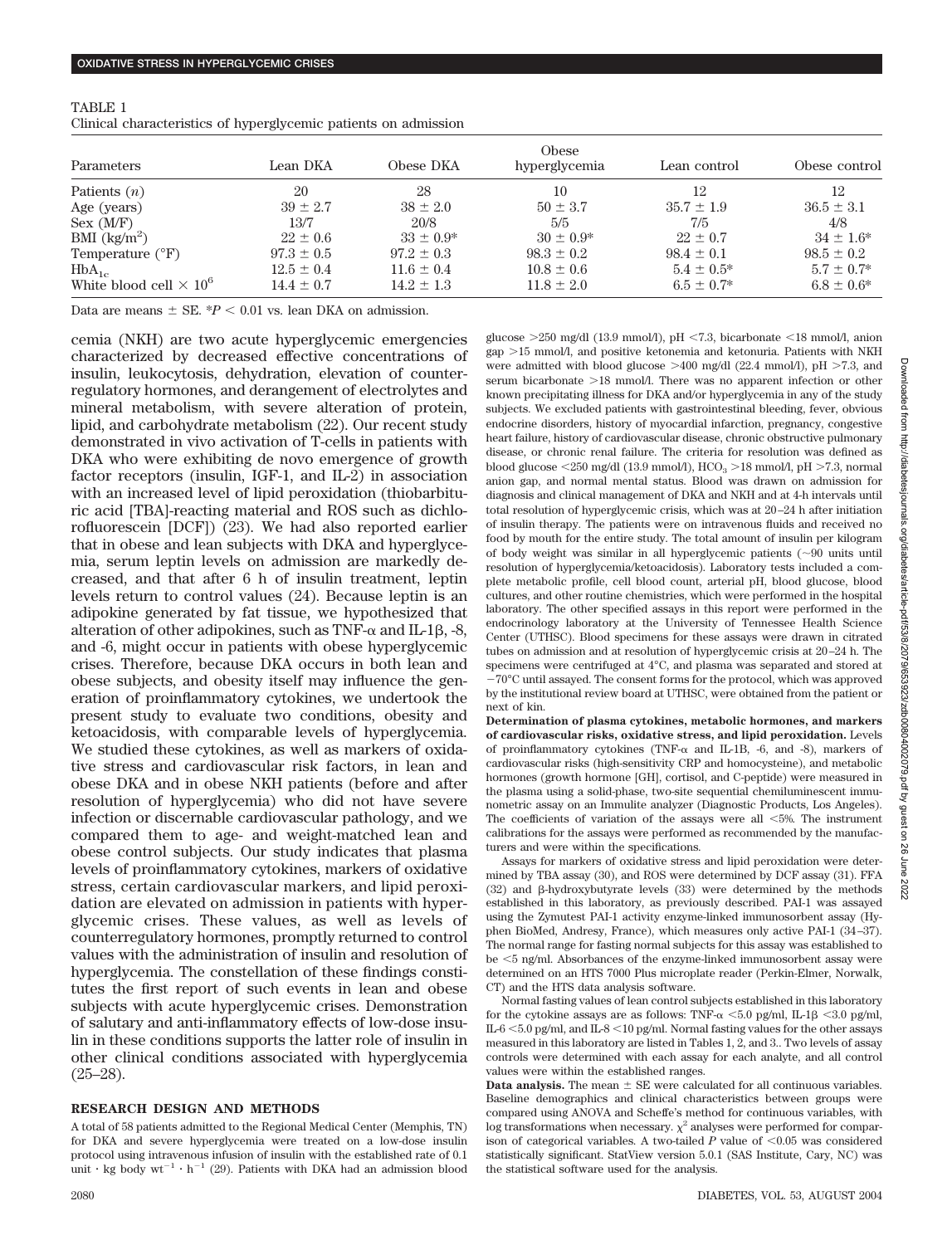## TABLE 2

Laboratory values at admission and resolution of patients in hyperglycemic crisis

|                              | Lean DKA       |                 | Obese DKA      |                  | Obese hyperglycemia |                 |                 |                 |
|------------------------------|----------------|-----------------|----------------|------------------|---------------------|-----------------|-----------------|-----------------|
|                              | Admission      | Resolution      | Admission      | Resolution       | Admission           | Resolution      | Lean control    | Obese control   |
| Blood glucose (mg/dl)        | $766 \pm 72$   | $176 \pm 10^*$  | $743 \pm 60$   | $184 \pm 16*$    | $690 \pm 66$        | $186 \pm 22*$   | $92 + 1.5*$     | $93 + 1.7*$     |
| Serum $HCO3$ (mEq/l)         | $6.0 \pm .8$   | $20.9 \pm .6*$  | $8.3 \pm .6$   | $20.5 \pm .6*$   | $25 \pm .7^*$       | $25.6 \pm 1.1*$ | $26 \pm 1.0^*$  | $26 \pm 1.5^*$  |
| Venous pH                    | $7.09 \pm .03$ | $7.35 \pm .01$  | $7.17 \pm .02$ | $7.33 + .01*$    | $7.34 \pm .04$      | $7.43 \pm .01$  |                 |                 |
| Osmolality                   |                |                 |                |                  |                     |                 |                 |                 |
| (mOsm/kg)                    | $310 \pm 4.3$  | $293 \pm 3.1*$  | $317 \pm 5.0$  | $294 \pm 4.0^*$  | $311 \pm 9.8$       | $289 \pm 5.0^*$ | $285 \pm 6.0^*$ | $286 \pm 5.0^*$ |
| $\beta$ -Hydroxybutyrate     |                |                 |                |                  |                     |                 |                 |                 |
| (mmol/l)                     | $10.6 \pm .7$  | $0.8 \pm .2^*$  | $8.7 \pm .6$   | $1.2 + .2^*$     | $0.5 \pm .04*$      | $0.3 + 0.3*$    | $0.1 \pm .02*$  | $0.1 \pm .03*$  |
| Cortisol $(\mu \text{g/dl})$ | $46.2 \pm 2.3$ | $21.7 \pm 1.1*$ | $55.4 \pm 5.8$ | $24.6 \pm 3.6^*$ | $23 \pm .9^*$       | $17.2 + 1.4*$   | $14 \pm 1.2^*$  | $13 + 1.1*$     |
| $GH$ (ng/ml)                 | $12.3 \pm 2.2$ | $3.2 \pm 1.0^*$ | $10.0 \pm 3.1$ | $4.0 \pm 1.2^*$  | $1.6 \pm .3^*$      | $0.9 + 2^*$     | $0.8 + 2^*$     | $0.8 + .2^*$    |
| C-peptide $(ng/ml)$          | $0.8 \pm .1$   | $0.7 \pm .1$    | $1.5 \pm .2^*$ | $0.8 \pm .1$     | $2.5 + .3*$         | $1.3 \pm .4$    | $0.9 \pm .2$    | $1.2 \pm .3$    |

Data are means  $\pm$  SE.  $*P < 0.01$  vs. lean DKA on admission.

## **RESULTS**

Table 1 shows the clinical characteristics of study subjects. The groups consisted of 28 obese DKA subjects, 20 lean DKA subjects, and 10 obese subjects with NKH. In addition, 12 obese and 12 lean nondiabetic subjects, matched for age, BMI, and ethnicity, served as control subjects. All subjects were African American. None of the subjects had elevated temperature or a white blood cell count  $> 16 \times 10^6$  cell/ml or a recognized precipitating cause of DKA. The mean  $HbA_{1c}$  level on admission was 12.1%.

Table 2 shows the admission laboratory values before insulin therapy and at resolution of DKA or NKH, as well as baseline values in lean and obese control subjects. As previously shown (38), patients with DKA had lower levels of C-peptide than those with NKH. With insulin therapy, levels of counterregulatory hormones were significantly decreased at resolution of DKA and/or hyperglycemia.

Figure 1*A*–*D* shows levels of inflammatory cytokines (TNF- $\alpha$  and IL-8, -6, and -1 $\beta$ ) on admission and at resolution of the hyperglycemic state. The values for lean and obese control subjects are also included. All values (in pg/ml) are means  $\pm$  SE. Figure 1A shows the relationship of IL-8 at admission and resolution for the three groups of patients and the control subjects. The admission and resolution levels, respectively, for the groups are lean DKA:  $29.3 \pm 3.4$  and  $10.6 \pm 2.3$  pg/ml; obese DKA:  $27.4 \pm$ 3.8 and  $11.9 \pm 2.8$  pg/ml; obese hyperglycemic:  $25.8 \pm 3.4$ and  $9.3 \pm 2.8$  pg/ml; lean control subjects:  $4.9 \pm 1.4$  pg/ml; and obese control subjects:  $5.5 \pm 1.7$  pg/ml. Figure 1*B* shows the relationship between the admission and resolution levels, respectively, of IL-6 of the groups: lean DKA:  $14.9 \pm 2.6$  and  $3.9 \pm 1.1$  pg/ml; obese DKA:  $12.6 \pm 2.1$  and

 $4.3 \pm 0.6$  pg/ml; obese hyperglycemic:  $10.2 \pm 1.7$  and  $3.3 \pm 1.7$ 0.7 pg/ml; lean control subjects:  $1.8 \pm 0.2$  pg/ml; and obese control subjects:  $2.1 \pm 0.3$  pg/ml. Similarly, Fig. 1*C* shows this relationship for TNF- $\alpha$  in these groups: lean DKA:  $22.7 \pm 3.6$  and  $4.6 \pm 0.9$  pg/ml; obese DKA:  $28.3 \pm 2.8$  and  $5.9 \pm 0.7$  pg/ml; obese hyperglycemic:  $24.3 \pm 3.1$  and  $5.1 \pm 1.1$ 1.3 pg/ml; lean control subjects:  $1.7 \pm 0.2$  pg/ml; and obese control subjects:  $3.9 \pm 0.6$  pg/ml. This relationship of IL-1 $\beta$ levels can also be seen for each group at admission and resolution in Fig. 1*D*: lean DKA:  $9.8 \pm 2.3$  and  $2.1 \pm 0.2$ pg/ml; obese DKA:  $13.7 \pm 2.1$  and  $2.4 \pm 0.3$  pg/ml; obese hyperglycemic:  $11.4 \pm 0.8$  and  $3.1 \pm 0.4$  pg/ml; lean control subjects:  $1.3 \pm 0.2$  pg/ml; and obese control subjects:  $1.9 \pm$ 0.3 pg/ml. In all patients, levels of cytokines on admission were significantly higher than at resolution or with matched control subjects. TNF- $\alpha$  levels were significantly higher in the obese DKA than the lean DKA subjects on admission and were correlated significantly with their BMI  $(r = 0.81, P < 0.05)$ . The other cytokines did not demonstrate significant correlation with BMI (data not shown). The cytokine levels at resolution of hyperglycemia with insulin therapy were reduced to levels not significantly different from the lean or obese control subjects. Admission levels of TNF- $\alpha$  and IL-8 were greater than those of IL-1 $\beta$  and -6.

Figure 2 shows serum levels of CRP, homocysteine, PAI-1, TBA, DCF, and FFAs on admission and at resolution of DKA and NKH. As can be seen, admission levels were significantly higher in all groups than after insulin therapy and resolution of hyperglycemia. The actual values for these parameters are presented in Table 3. After resolution, levels of DCF, TBA, PAI-1, and FFAs were reduced to near control values, whereas reductions in circulating

TABLE 3

|                                   | Lean DKA      |                                  | Obese DKA                     |                                                                    | Obese hyperglycemia |                                 |                    |                            |
|-----------------------------------|---------------|----------------------------------|-------------------------------|--------------------------------------------------------------------|---------------------|---------------------------------|--------------------|----------------------------|
|                                   | Admission     | Resolution                       | Admission                     | Resolution                                                         |                     | Admission Resolution            |                    | Lean control Obese control |
| $CRP$ (mg/l)                      | $51 \pm 3$    | $28 \pm 1$ *†                    | $59 \pm 13$                   | $34 \pm 9$ *†                                                      | $28 \pm 6$          | $13 \pm 3$ *†                   | $1 \pm 0.2$ *†     | $2 \pm 0.4**$              |
| Homocysteine $(\mu \text{mol/l})$ |               | $18.8 \pm 0.8$ $14.8 \pm 0.7$ *† | $23.6 \pm 3.6$ $21.6 \pm 2.8$ |                                                                    |                     | $14.8 \pm 1.6$ $12.4 \pm 1.2^*$ | $7.2 \pm 0.4**$    | $8.8 \pm 1.2$ *†           |
| FFA (mmol/l)                      | $1.6 \pm 0.1$ | $0.6 \pm 0.1^{*+}$               | $1.4 \pm 0.1$                 | $0.7 \pm 0.1^{*+1}$                                                |                     | $1.2 \pm 0.2$ $0.8 \pm 0.1$ *†  | $0.5 \pm 0.1^{*+}$ | $0.7 \pm 0.1^{*+}$         |
| $DCF$ ( $\mu$ mol/l)              | $8.6 \pm 0.8$ | $3.7 \pm 0.5^{*}$                | $8.9 \pm 1.2$                 | $4.1 \pm 0.7^{*+}$                                                 | $7.8 \pm 0.6$       | $3.8 \pm 0.5$ *†                | $2.3 \pm 0.4**$    | $3.1 \pm 0.6$ *†           |
| TBA $(\mu \text{mol/l})$          | $3.8 \pm 0.7$ | $1.3 \pm 0.4**$                  | $4.0 \pm 0.6$                 | $1.6 \pm 0.2$ *†                                                   |                     | $3.3 \pm 0.5$ $1.5 \pm 0.4$ *†  | $0.8 \pm 0.1^{*+}$ | $0.9 \pm 0.1$ *†           |
| PAI-1 $(ng/ml)$                   |               |                                  |                               | $42.1 \pm 12.2$ $4.2 \pm 2.1$ *† $40.4 \pm 12.4$ $13.0 \pm 3.4$ *† |                     | $35.4 \pm 9.3$ $7.3 \pm 2.4$ ** | $1.4 \pm 0.2$ *†   | $2.5 \pm 0.4$ *†           |

Data are means  $\pm$  SE. \**P* < 0.01 vs. lean DKA on admission;  $\frac{p}{q}$  < 0.05 vs. admission value of each group.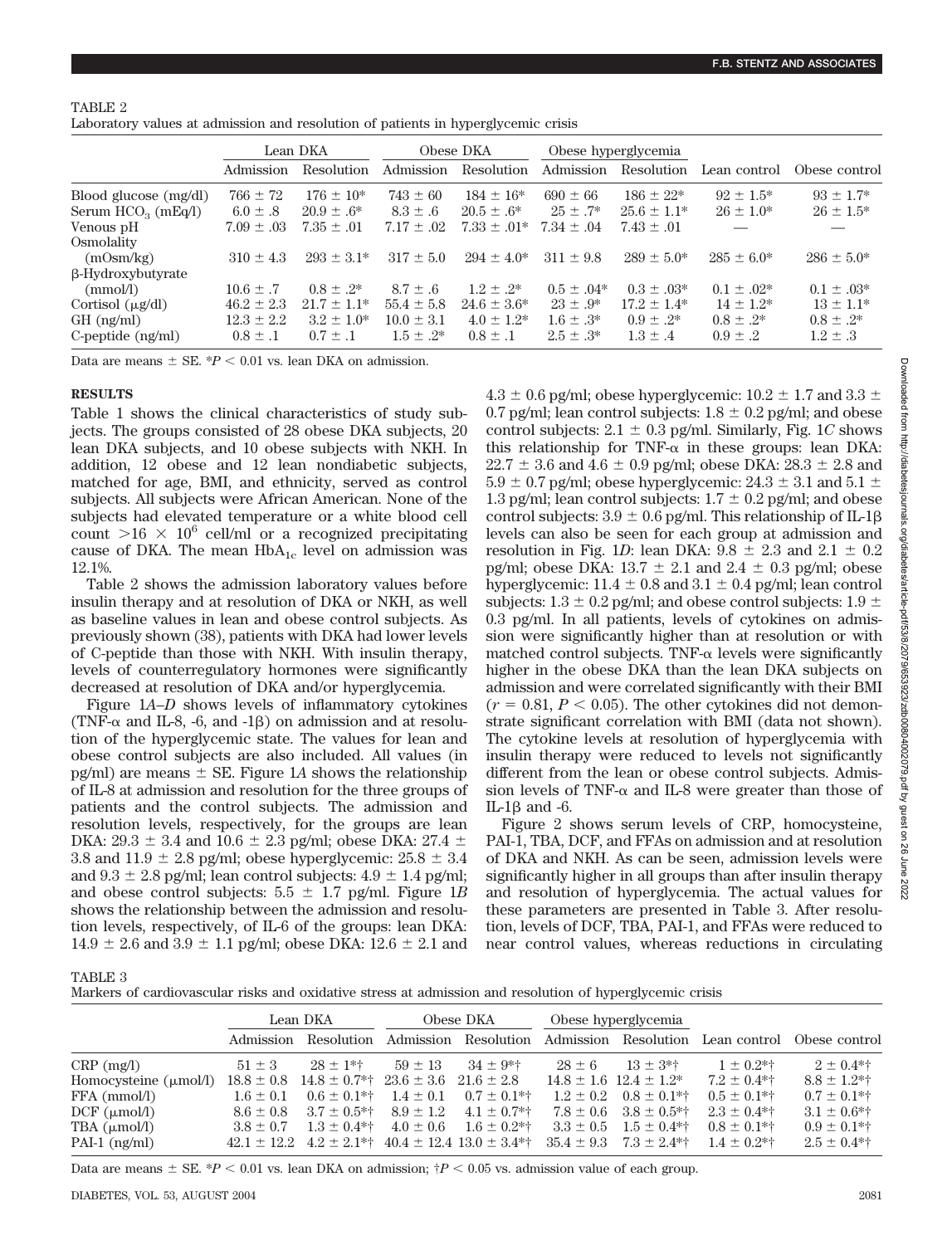

**FIG.** 1. The proinflammatory cytokine levels of IL-8  $(A)$ , IL-6  $(B)$ , TNF- $\alpha$   $(C)$ , and IL-1 $\beta$   $(D)$  measured in the plasma at admission and resolution of the patients in hyperglycemic crisis. The bar graphs show the means  $\pm$  SE for each of the patient groups: lean DKA ( $n = 20$ ); obese DKA ( $n = 20$ ); **28); obese hyperglycemic (***n* **10); and lean and obese control subjects (***n* **12 each).** -**The admission and resolution levels are significantly** different  $(P \le 0.01)$ , and the admission levels are significantly different from the control subjects.

levels of CRP and homocysteine were not as robust and remained above control values. It is of interest that homocysteine was not decreased significantly with resolution of DKA/hyperglycemia and insulin treatment.

## **DISCUSSION**

Hyperglycemia in subjects with or without a history of diabetes is a common finding in hospitalized patients admitted to critical care settings (39,40) and is associated with greater morbidity and mortality compared with those diagnosed with diabetes (39). The reason for greater mortality may be related to the delay in diagnosis of diabetes and/or its proper therapy (39). On the other hand, numerous prospective studies in diabetic and nondiabetic subjects admitted to critical care units have clearly shown a salutary effect of insulin, improving clinical outcome through correction of hyperglycemia and inflammation (41–45). Some of these studies have shown direct correlation between high blood glucose levels and increased mortality (45). A more recent study in such patients has

demonstrated the salutary effect of insulin to be attributable to its anti-inflammatory properties (27).

Although previous studies have suggested an elevation of IL-6 and TNF- $\alpha$  in uncontrolled diabetes (46), elevation of IL-1B and -8 along with an increase in counterregulatory hormones and cardiovascular markers, to our knowledge, have not been recorded before. Of interest is our finding that these significant elevations of proinflammatory cytokines as well as cortisol, GH, TBA, PAI-1, DCF, and FFAs are all reduced to normal levels promptly in response to insulin therapy and normalization of blood glucose. The times for resolution of DKA and NKH were remarkably close, with both reaching total resolution within  $\leq 24$  h. Increased levels of these markers occurred in both ketotic and nonketotic hyperglycemic patients with similar blood glucose (i.e.,  $>600$  mg/dl.).

We must therefore conclude that hyperglycemia and ketoacidosis independently induce changes in proinflammatory cytokines, oxidative stress, and cardiovascular markers without synergistic effects of one or the other. It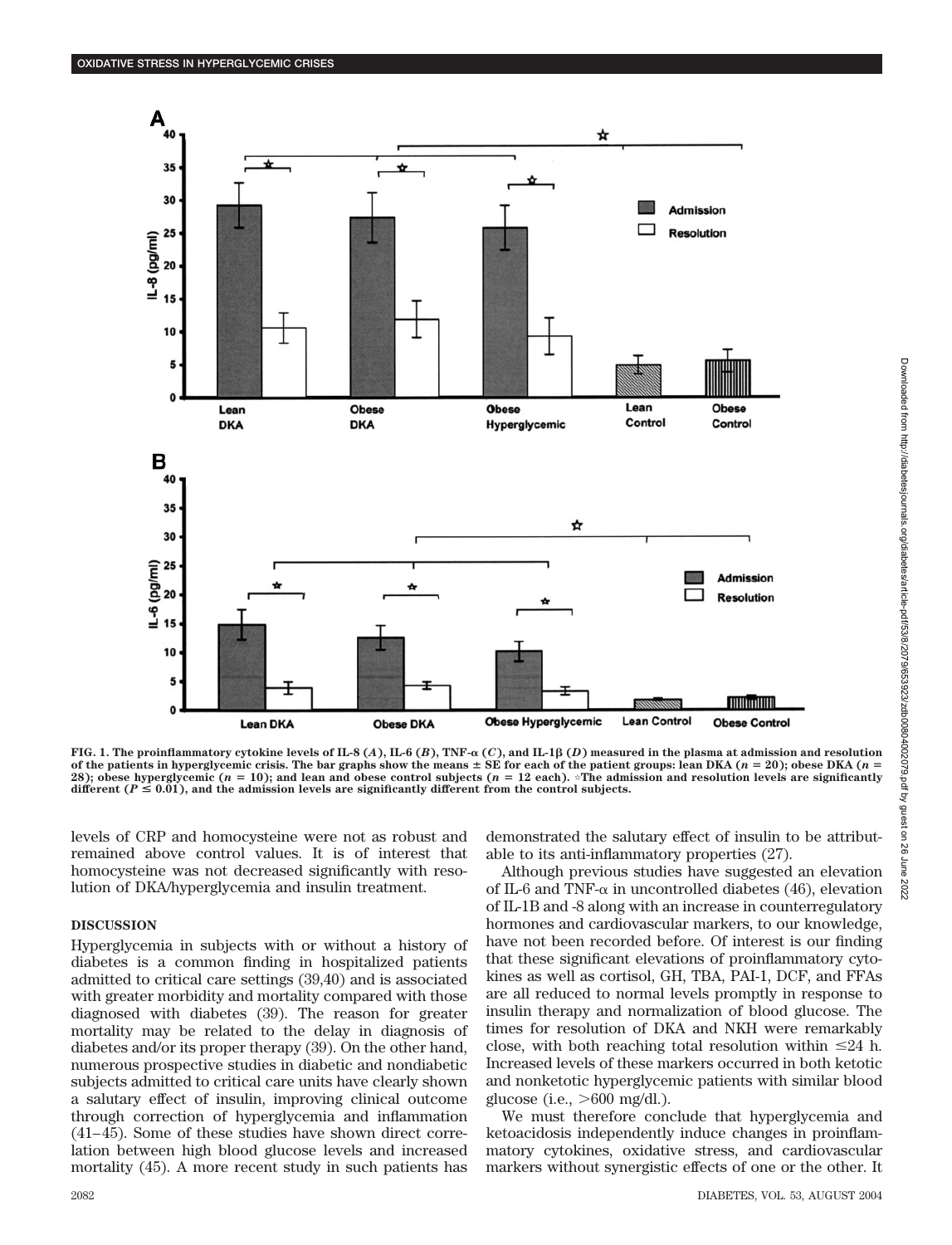

**FIG. 1—***Continued.*

is of note that lean DKA patients exhibited as much of an increase in cardiovascular risk markers, oxidative stress, counterregulatory hormones, and cytokines as obese ketoacidotic patients. The only exception to this statement was the level of TNF- $\alpha$ , which was significantly greater in obese DKA than either lean DKA or NKH subjects. Although TNF- $\alpha$  values exhibited high correlation with BMI  $(r = 0.81, P < 0.05)$  in all three groups, other cytokines did not demonstrate such a correlation.

To our knowledge, this is the first report demonstrating increased levels of GH, cortisol, cytokines, cardiovascular risk markers, and oxidative stress in obese and lean patients with DKA (in the absence of any history or evidence of cardiovascular events, trauma, or severe infection) and their prompt suppression in response to intravenous insulin. Although previous studies support the association of DKA with oxidative stress and have studied possible mechanisms for the generation of ROS (47–49), it is not clear whether there is a causal relationship between markers of oxidative stress and acute diabetes complications, since the majority of these markers have been demonstrated in plasma.

Of interest is our finding in regard to homocysteine concentration and the fact that elevated levels of this risk factor did not respond to insulin as robustly as FFA, PAI-1, TBA, and DCF, all of which returned to control levels with resolution of DKA and hyperglycemia by insulin treatment. Homocysteine is regulated by many factors, and its levels are affected by various drugs (50), but its lack of response may be similar to the observations of Fonseca et al. (51), in that homocysteine levels in diabetic patients, unlike nondiabetic subjects, do not respond to insulin because these patients are insulin resistant. Our study confirms this phenomenon and extends these findings to patients in hyperglycemic crises.

In a more systematic study in type 1 diabetes, a variety of markers of oxidative stress were measured, including TBA, organoperoxide, vitamin E, vitamin C, glutathione, and glutathione peroxidase. The results suggest that most markers are not associated with long-term complications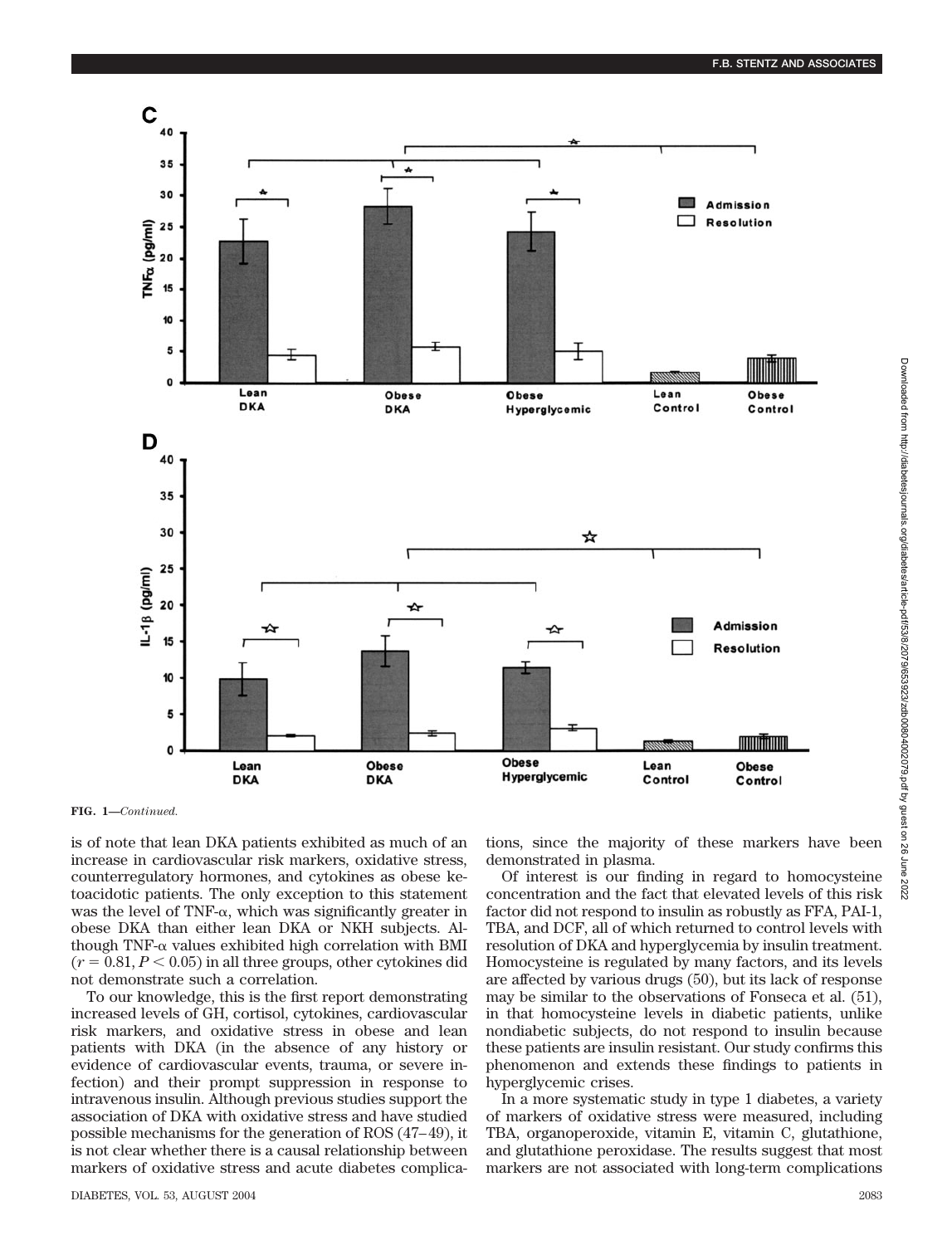

**FIG. 2. Markers of oxidative stress and cardiovascular risk markers determined in the plasma of the patient groups at admission and resolution** of hyperglycemic crisis. The graphs show the means  $\pm$  SE for each of the patient groups for each of the markers: high-sensitivity CRP, FFAs, **homocysteine, DCF reactive, PAI-1, and TBA reactive.**  $\blacktriangle$ , lean DKA  $(n = 20)$ ;  $\blacklozenge$ , obese DKA  $(n = 28)$ ;  $\blacklozenge$ , obese hyperglycemic  $(n = 10)$ ; and  $\times$ , lean;  $\Box$ , obese control subjects ( $n = 12$  each). All markers were significantly different at admission compared with at resolution of hyperglycemic **crisis except for homocysteine, where only the lean DKA values were significantly different.**

of diabetes (52,53) and that intracellular determination of these markers may be a better method of assessment of oxidative stress.

Our study confirms the well-known phenomenon of leukocytosis in hyperglycemic crises, without obvious infection, on febrile events. Although the mechanism of this finding is not known, the proinflammatory state demonstrated here and elsewhere certainly could bring about such an event, as well as stimulation of sympathetic nervous system, secondary to stress of hyperglycemia. It is well known that in normal subjects, increased sympathetic activity results in leukocytosis and elevation of  $TNF-\alpha$  and IL-6 (54). The latter cytokines, along with IL-1 $\beta$ , may regulate production of acute-phase protein by raising body temperature (55), and the organism may be undergoing a compensatory mechanism in the immune and hypothalamic-pituitary-adrenal axis (56). It is of interest that despite leukocytosis and elevation of cytokines and other signs of oxidative stress, the body temperature in DKA remains hypothermic in the absence of florid infection (23). After insulin treatment, however, the temperature returns to normal, concomitant with a reduction of leukocytosis. The mechanisms of this interesting phenomenon are not fully understood, but coupled with the present demonstration of a dramatic reduction of cytokines and mediators of oxidative stress with insulin, they deserve further investigation.

Our recent studies in patients with DKA demonstrated in vivo activation of T-cells, which led us to hypothesize that hyperglycemia and/or ketosis through production of ROS and generation of proinflammatory cytokines may result in de novo emergence of growth factor receptor insulin, IGF-1, and IL-B (24). In the present study, we report elevated levels of proinflammatory cytokines and ROS as markers of oxidative stress in conjunction with elevated levels of FFAs and glucose in our patients with DKA as well as NKH (Table 3).

Based on our present and previous studies as well as other work from other laboratories (10,17,57), we may expand our hypothesis by proposing that the initial activating event for T-cells may be the presence of high levels of both FFAs and glucose in patients with hyperglycemic crises, which may result in the generation of ROS through diacylglycerol/PKC-activated NAD(P)H, supporting earlier findings on the role of FFAs on human muscle cells (10). However, further studies are needed to establish the presence of several hypothetical intermediates, including diacylglycerol, protein kinase C, and activated NAD(P)H in activated T-cells in hyperglycemic patients. To our knowledge, however, the presence of these biochemical steps and intermediary metabolites have not been demonstrated in T-cells of DKA or NKH patients.

Multiple studies have now demonstrated not only the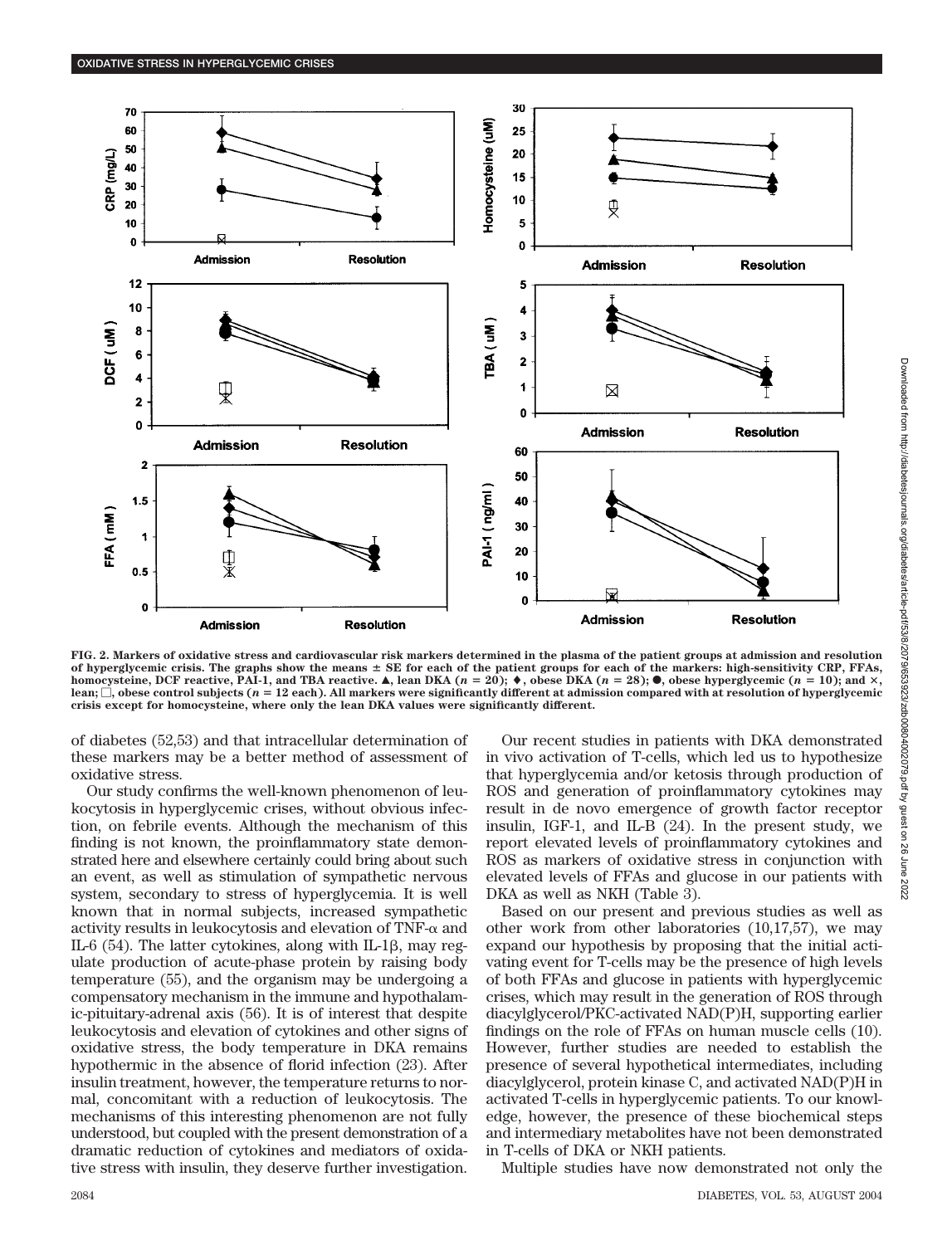anti-inflammatory effect of insulin in vitro and in vivo, but also its profibrinolytic activity (25); its suppressive effects on endothelial growth factor, metaloproteinase-9 (26), plasma tissue factor, and PAI-1 (25); and its effect on activation of endothelial cells (58) and polymorphonuclear leukocytes (59). To our knowledge, however, studies on the effect of insulin on subpopulations of polymorphonuclear leukocytes such as CD-4 and CD-8 T-cells, where their in situ activation was demonstrated in DKA (23), has not been reported.

In conclusion, our study clearly demonstrates a hitherto undescribed phenomenon of anti-inflammatory effect of insulin in hyperglycemic crises concomitant with the reduction of multiple cytokines, markers of cardiovascular risk and oxidative stress, and counterregulatory hormones. Our findings thus extend the previous observation on the robust and prompt anti-inflammatory effect of insulin and other conditions not associated with DKA and NKH (25–28,58,59).

The present study, however, does not permit us to draw any definitive conclusion regarding cause and effect of these events because time-related assessment of these factors and isolation of the intermediate products were not planned in this protocol.

#### **ACKNOWLEDGMENTS**

This work was partially supported by a grant from the National Institutes of Health, Division of Research Resources (GCRC RR00211), and a grant from the American Diabetes Association (to G.E.U.).

We thank John Crisler for assay of chemicals and hormones and our patients who participated in this study.

#### **REFERENCES**

- 1. Crook MA, Tutt P, Pickup JC: Elevated serum sialic acid concentration in NIDDM and its relationship to blood pressure and retinopathy. *Diabetes Care* 16:57–60, 1993
- 2. Pickup JC, Crook MA: Is type II diabetes mellitus a disease of the innate immune system? *Diabetologia* 41:1241–1248, 1998
- 3. Festa A, D'Agostino R, Howard G, Mykkanen L, Tracy RP, Haffner SM: Chronic subclinical inflammation as part of the insulin resistance syndrome. *Circulation* 102:42–47, 2002
- 4. Shanmugam N, Reddy MA, Guha M, Natarajan R: High glucose-induced expression of proinflammatory cytokine and chemokine genes in monocytic cells. *Diabetes* 52:1256–1264, 2003
- 5. Lang CH, Dobrescu C, Bagby GJ: Tumor necrosis factor impairs insulin action on peripheral glucose disposal and hepatic glucose output. *Endocrinology* 130:43–52, 1992
- 6. Hotamisligil GS, Shargill NS, Spiegelman BM: Adipose expression of tumor necrosis factor-alpha: direct role in obesity-linked insulin resistance. *Science* 259:87–91, 1993
- 7. Sandler S, Bendtzen K, Eizirik DL, Welsh M: Interleukin-6 affects insulin secretion and glucose metabolism of rat pancreatic islets in vitro. *Endocrinology* 126:1288–1294, 1990
- 8. Brownlee MB: Mechanism of hyperglycemic damage in diabetes. In *Atlas of Diabetes*. 2nd ed. Skyler J, Ed. Philadelphia, Lippincott Williams & Wilkins, 2002, p. 125–137
- 9. King GL, Brownlee MB: The cellular and molecular mechanisms of diabetic complications. *Endo Metab Clin North Am* 25:255–270, 1996
- 10. Itani SI, Ruderman NB, Schmieder F, Boden G: Lipid-induced insulin resistance in human muscle is associated with changes in diacylglycerol, protein kinase C, and IkB-α. *Diabetes* 51:2005–2011, 2002
- 11. Jain SK, McVie R, Jackson R, Levine SN, Lim G: Effect of hyperketonemia on plasma lipid peroxidation levels in diabetic patients. *Diabetes Care* 22:1171–1175, 1999
- 12. Targher G, Zenari L, Bertolini L, Muggeo M, Zoppini G: Elevated levels of interleukin-6 in young adults with type 1 diabetes without clinical evidence

of microvascular and macrovascular complications. *Diabetes Care* 24:956– 957, 2001

- 13. Elhadd TA, Kennedy G, Hill A, McLaren M, Newton RW, Greene SA, Belch JJ: Abnormal markers of endothelial cell activation and oxidative stress in children, adolescents and young adults with type 1 diabetes with no clinical vascular disease. *Diabetes Metab Res Rev* 15:405–411, 1999
- 14. Kern PA, Ranganathan S, Li C, Wood L, Ranganathan G: Adipose tissue tumor necrosis factor and interleukin-6 expression in human obesity and insulin resistance. *Am J Physiol* 280:E745–E751, 2001
- 15. Schiekofer S, Andrassy M, Chen J, Rudofsky G, Schneider J, Wendt T, Stefan N, Humpert P, Fritsche A, Stumvoll M, Schleicher E, Haring HU, Nawroth PP, Bierhaus A: Acute hyperglycemia causes intracellular formation of CML and activation of ras, p42/44 MAPK, and nuclear factor--B in PBMCs. *Diabetes* 52:621–633, 2003
- 16. Mohanty P, Hamouda W, Garg R, Alijada A, Ghanim H, Dandona P: Glucose challenge stimulates reactive oxygen species (ROS) generation by leucocytes. *J Clin Endocrinol Metab* 85:2970–2973, 2000
- 17. Tripathy D, Mohanty P, Dhindsa S, Syed T, Ghanim H, Aljada A, Dandona P: Elevation of free fatty acids induces inflammation and impairs vascular reactivity in healthy subjects. *Diabetes* 52:2882–2887, 2003
- 18. Haffner S: Insulin resistance, inflammation and the prediabetic state: *Am J Cardiol* 92:18J–26J, 2003
- 19. Vinik AI, Erbas T, Park T, Nolan R, Pittenger GL: Platelet dysfunction in type 2 diabetes. *Diabetes Care* 24:1476–1485, 2001
- 20. Fonseca V, Desouza C, Asnani S, Jialal I: Nontraditional risk factors for cardiovascular disease in diabetes. *Endocr Rev* 25:153–175, 2004
- 21. Barzilay JI, Freedland ES: Inflammation and its relationship to insulin resistance, type 2 diabetes mellitus and endothelial dysfunction. *Metabol Syndrome Related Dis* 1:155–167, 2003
- 22. Kitabchi AE, Umpierrez GE, Murphy MB, Barrett EJ, Kreisberg RA, Malone JI, Wall BM: Management of hyperglycemic crises in patients with diabetes mellitus. *Diabetes Care* 24:131–153, 2001
- 23. Kitabchi AE, Stentz FB, Umpierrez GE: Diabetic ketoacidosis induces *in vivo* activation of human T-lymphocytes. *Biochem and Biophys Res Commun* 315:404–407, 2004
- 24. Kitabchi AE, Umpierrez GE: Changes in serum leptin in lean and obese subjects with acute hyperglycemic crisis. *J Clin Endocrinol Metab* 88: 2593–2596, 2003
- 25. Aljada A, Ghanim H, Mohanty P, Kapur N, Dandona P: Insulin inhibits the pro-inflammatory transcription factor early growth response gene-1 (Egr)-1 expression in mononuclear cells (MNC) and reduces plasma tissue factor (TF) and plasminogen activator inhibitor-1 (PAI-1) concentrations. *J Clin Endocrinol Metab* 87:1419–1422, 2002
- 26. Dandona P, Aljada A, Mohanty P, Ghanim H, Bandyopadhyay A, Chaudhuri A: Insulin suppresses plasma concentration of vascular endothelial growth factor and matrix metalloproteinase-9. *Diabetes Care* 26:3310–3314, 2003
- 27. Hansen TK, Thiel S, Wouters PJ, Christiansen JS, Van den Berghe G: Intensive insulin therapy exerts anti-inflammatory effects in critically ill patients and counteracts the adverse effect of low mannose-binding lectin levels. *J Clin Endocrinol Meta* 88:1082–1088, 2003
- 28. Dandona P, Aljada A, Mohanty P: The anti-inflammatory and potential antiatherogenic effect of insulin: a new paradigm. *Diabetologia* 45:924– 930, 2002
- 29. American Diabetes Association: Hyperglycemic crises in diabetes (Position Statement). *Diabetes Care* 27:S94–S102, 2004
- 30. Kitabchi AE, McCay PB, Carpenter MP, Trucco RE, Caputto R: Formation of malonaldehyde in vitamin E deficiency and its relation to the inhibition of gulonolactone oxidase. *J Biol Chem* 235:1591–1598, 1960
- 31. Bass DA, Parce Ja, Dechatelet LR: Flow cytometric studies of oxidative product formation by neutrophils a graded response to membrane stimulation. *J Immunol* 130:1910–1917, 1983
- 32. Lawson V, Young R, Kitabchi AE: Maturity-onset diabetes of the young: an illustrative case for control of diabetes and hormonal normalization with dietary management. *Diabetes Care* 4:108–112, 1981
- 33. Kitabchi AE, Ayyagari V, Guerra S, Medical House Staff: The efficacy of low dose versus conventional therapy of insulin for treatment for diabetic ketoacidosis. *Ann Intern Med* 84:633–638, 1976
- 34. Declerck PJ, Alesse MC, Verstreken M, Kruihof EK, Juhan-Vague I, Collen D: Measurement of plasminogen activator inhibitor-1 in biologic fluids with a murine monoclonal antibody based enzyme linked immunosorbent assay. *Blood* 71:220–225, 1998
- 35. Smith FB, Lee AJ, Rumley A, Fowles GR, Lowe GOR: Tissue plasminogen activator, plasminogen activator inhibitor and risk of peripheral arterial disease. *Artheriosclerosis* 115:35–43, 1995
- 36. Loskutoff DJ, Samad F: The adipocyte and hemostatic balance in obesity: studies on PAI-1. *Artheriosl Thromb Vasc Biol* 18:1–6, 1998